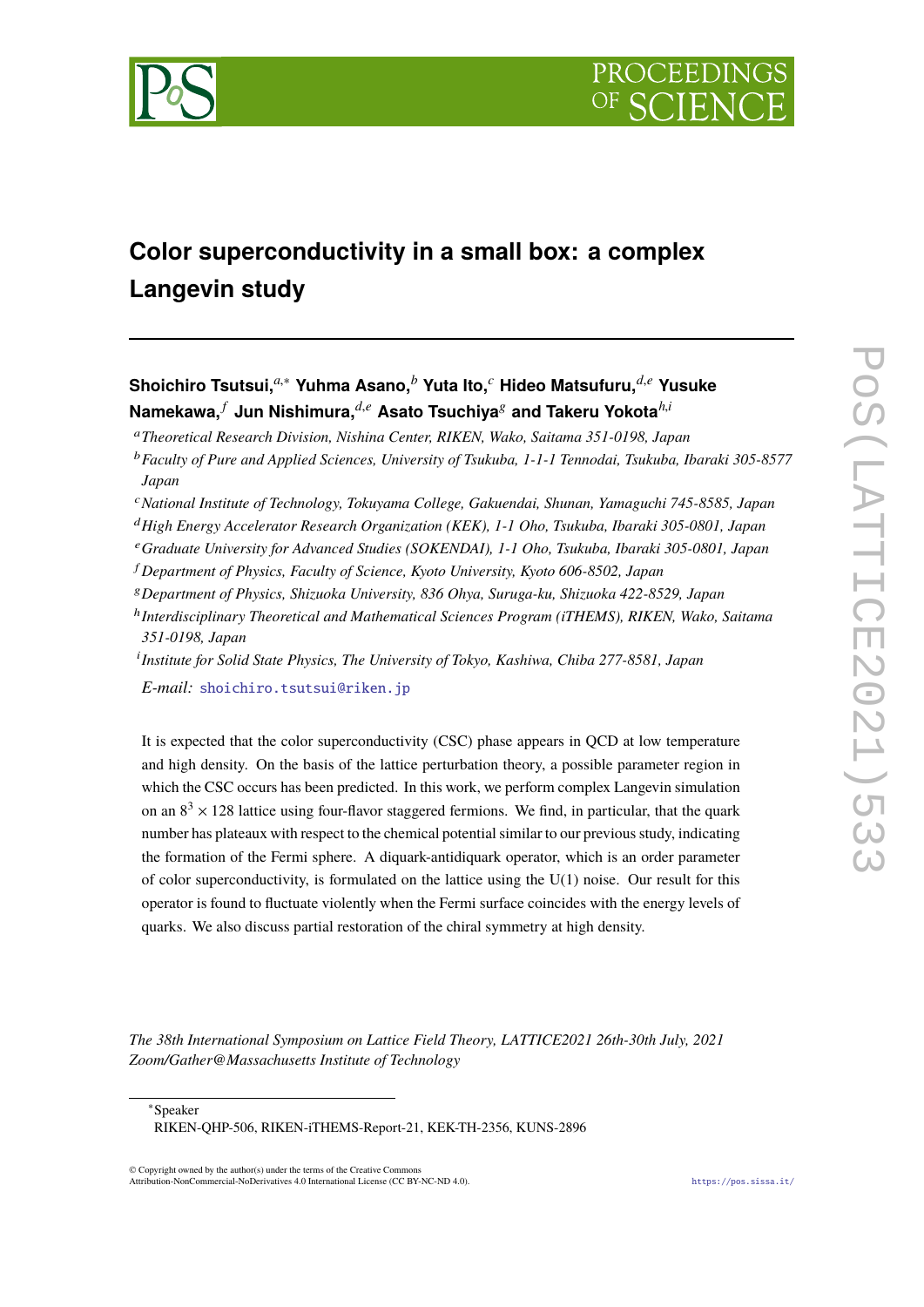## **1. Introduction**

At low temperature and high density, quark matter is expected to show color superconductivity (CSC) [\[1–](#page-7-0)[4\]](#page-7-1). However, exploring the CSC phase from first principles based on conventional Monte Carlo methods inevitably suffers from the sign problem. From various studies in the past decade, the complex Langevin method (CLM) [\[5,](#page-7-2) [6\]](#page-7-3) is found to be a promising approach to overcome the sign problem appearing in the finite density OCD  $[7-18]$  $[7-18]$ . (See Refs. [\[19–](#page-8-1)[21\]](#page-8-2) for recent reviews.)

In the CLM, we consider a fictitious time evolution of dynamical variables described by the Langevin equation which yields the quantum average of physical observables if the system reaches a unique equilibrium state. In this sense, the CLM is regarded as an extension of the stochastic quantization [\[22\]](#page-8-3). However, the convergence of this method is nontrivial since the dynamical variables and physical quantities are holomorphically extended. The conditions for justifying the CLM has been clarified in recent studies based on the continuous Langevin time formulation [\[23–](#page-8-4) [29\]](#page-8-5) and the discretized Langevin time formulation [\[30,](#page-8-6) [31\]](#page-8-7). (See also Refs.[\[32,](#page-8-8) [33\]](#page-8-9) for related works.) Thanks to these developments, one can perform controlled CLM simulations satisfying these conditions. In practice, the CLM is reliable if the probability distribution of the drift term falls off exponentially or faster [\[30,](#page-8-6) [31\]](#page-8-7).

In our previous study [\[18\]](#page-8-0), we have performed CLM simulations on  $8^3 \times 16$  and  $16^3 \times 32$ lattices at  $\beta = 5.7$  [\[18\]](#page-8-0) using the four-flavor staggered fermions, and have demonstrated that the CLM actually enables us to study dense QCD which cannot be reached by conventional methods. In particular, we have found the creation of quarks in the ground state which may be regarded as the first step towards the formation of the Fermi surface. On top of that, we examine the possible parameter region in which the CSC occurs using lattice perturbation theory [\[34\]](#page-8-10). On the basis of the Thouless condition, we obtain quantitative prediction for the critical  $\beta$  of CSC as a function of the quark chemical potential  $\mu$ . One of important findings is that the region of CSC extends towards weak coupling (large  $\beta$ ) when the chemical potential matches the energy levels of quarks. In other words, the critical  $\beta$  has several peaks in the  $\beta - \mu$  plane. This feature originates from the fact that Cooper pairs are easy to form when there are modes of quarks near the Fermi surface.

In this work, we perform the first-principle simulation based on the CLM to explore the CSC phase predicted in the lattice perturbation theory on an  $8^3 \times 128$  lattice using Wilson's plaquette action and four-flavor staggered fermions. We propose an order parameter of CSC with four-flavor staggered fermions. We show that the order parameter can be estimated by the  $U(1)$  noisy estimator.

The rest of this paper is organized as follows. In section [2,](#page-1-0) we briefly review the CLM and its application to dense QCD. In section [3,](#page-3-0) we show the details of the order parameter of CSC on the lattice. In section [4,](#page-4-0) we show numerical results obtained by the CLM. The section [5](#page-6-0) is devoted to a summary.

#### <span id="page-1-0"></span>**2. Complex Langevin method**

We investigate finite density QCD with four-flavor staggered fermions. After integrating out fermion fields, the partition function reads

$$
Z = \int \prod_{x,\nu} dU_{x,\nu} \det M[U; \mu] e^{-S_g[U]}, \qquad (1)
$$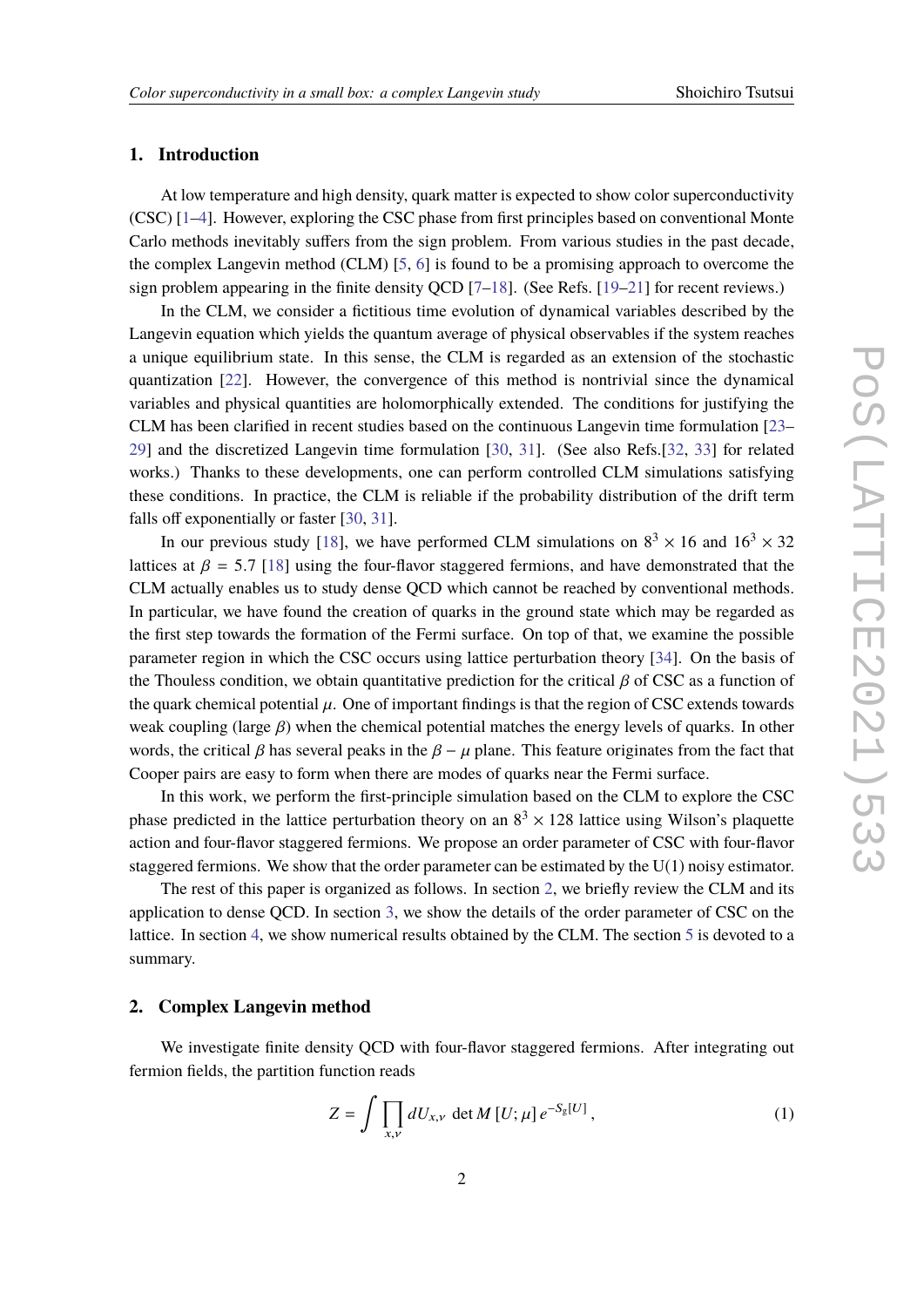where  $U_{x,y} \in SU(3)$ ,  $(v = 1, 2, 3, 4)$  are the link variables with  $x = (x_1, x_2, x_3, x_4)$  being the coordinates of each site. The action  $S_g[U]$  and the fermion matrix *M* are defined by

$$
S_{g} = -\frac{\beta}{6} \sum_{x} \sum_{\mu < \nu} \text{tr}\Big(U_{x,\mu\nu} + U_{x,\mu\nu}^{-1}\Big), \quad U_{x,\mu\nu} = U_{x\mu} U_{x+\hat{\mu},\nu} U_{x+\hat{\nu},\mu}^{-1} U_{x\nu}^{-1},\tag{2}
$$

$$
M[U]\chi_x = \sum_{\nu=1}^4 \frac{1}{2} \eta_{x,\nu} \left( e^{\mu \delta_{\nu 4}} U_{x,\nu} \chi_{x+\hat{\nu}} - e^{-\mu \delta_{\nu 4}} U_{x-\hat{\nu},\nu}^{-1} \chi_{x-\hat{\nu}} + m \chi_x \right) , \tag{3}
$$

where  $\eta_{x,v} = (-1)^{x_1 + \cdots + x_{v-1}}$  and  $\chi_x$  is the staggered fermion field.

In order to apply the CLM, we complexify the link variables  $U_{x,y}$  as  $\mathcal{U}_{x,y} \in SL(3,\mathbb{C})$ . The drift term and the observables have to be extended to functions of  $\mathcal{U}_{x,y}$  holomorphically. The complexified link variables obey the complex Langevin equation

<span id="page-2-0"></span>
$$
\mathcal{U}_{x,\nu}(t+\epsilon) = \exp\left[i\left(-\epsilon v_{x,\nu}(\mathcal{U}(t)) + \sqrt{\epsilon}\eta_{x,\nu}(t)\right)\right]\mathcal{U}_{x,\nu}(t),\tag{4}
$$

where *t* is the discretized Langevin time and  $\epsilon$  is the step size. The noise term  $\eta_{x,y}(t)$  is a 3 × 3 traceless Hermitian matrix generated with the Gaussian distribution. The drift term  $v_{x,v}(\mathcal{U})$  in eq. [\(4\)](#page-2-0) is defined by

$$
v_{x,\nu} = v_{x,\nu}^{(g)} + v_{x,\nu}^{(f)},
$$
\n(5)

$$
v_{x,\nu}^{(g)} = \sum_{a=1}^{8} \lambda_a \left. \frac{d}{d\alpha} S_g[e^{i\alpha \lambda_a} \mathcal{U}_{x,\nu}] \right|_{\alpha=0}, \quad v_{x,\nu}^{(f)} = \sum_{a=1}^{8} \lambda_a \left. \frac{d}{d\alpha} \left( -\log \det M(e^{i\alpha \lambda_a} \mathcal{U}_{x,\nu}) \right) \right|_{\alpha=0}, \quad (6)
$$

where  $\lambda_a$  ( $a = 1, \dots, 8$ ) are the generators of SU(3) normalized by tr( $\lambda_a \lambda_b$ ) =  $\delta_{ab}$ . In each Langevin step, we perform a complexified gauge transformation

$$
\mathcal{U}_{x,\nu} \to g_x \mathcal{U}_{x,\nu} g_{x+\hat{\nu}}^{-1}, \quad \text{where } g_x \in \text{SL}(3,\mathbb{C}), \tag{7}
$$

in such a way that the unitarity norm  $N = \frac{1}{12N_s^3 N_t} \sum_{x,y} tr(\mathcal{U}_{x,y}^\dagger \mathcal{U}_{x,y} - 1)$ , where  $N_s$  and  $N_t$  are the spatial and temporal lengths of the lattice, is minimized after updating  $\mathcal{U}_{x,y}$  by the complex Langevin equation [\(4\)](#page-2-0). This procedure is known as the gauge cooling [\[30,](#page-8-6) [35\]](#page-8-11).

The expectation value of the observable  $O(U)$  is obtained as

$$
\langle O(U) \rangle = \lim_{s \to \infty} \frac{1}{s} \int_{t_0}^{t_0 + s} dt \, \langle O(\mathcal{U}(t)) \rangle_{\eta} , \qquad (8)
$$

where the bracket  $\langle \cdot \rangle_n$  on the right-hand side should be taken with respect to the Gaussian noise  $\eta$ , and  $t_0$  should be sufficiently large to achieve thermalization.

Validity of the results obtained by the CLM can be judged by the criterion proposed in Ref. [\[30\]](#page-8-6). Let us define the magnitude of the drift term as

$$
v_{g} = \sqrt{\frac{1}{3} \max_{x,\nu} \text{tr} \left( v_{x,\nu}^{(g) \dagger} v_{x,\nu}^{(g)} \right)}, \qquad v_{f} = \sqrt{\frac{1}{3} \max_{x,\nu} \text{tr} \left( v_{x,\nu}^{(f) \dagger} v_{x,\nu}^{(f)} \right)}, \tag{9}
$$

and consider its probability distribution of the gauge part  $p(v_g)$  and the fermion part  $p(v_f)$ . If the distributions fall off exponentially or faster, the result is valid. Conversely, the CLM is not justified when the distributions show a power law fall-off.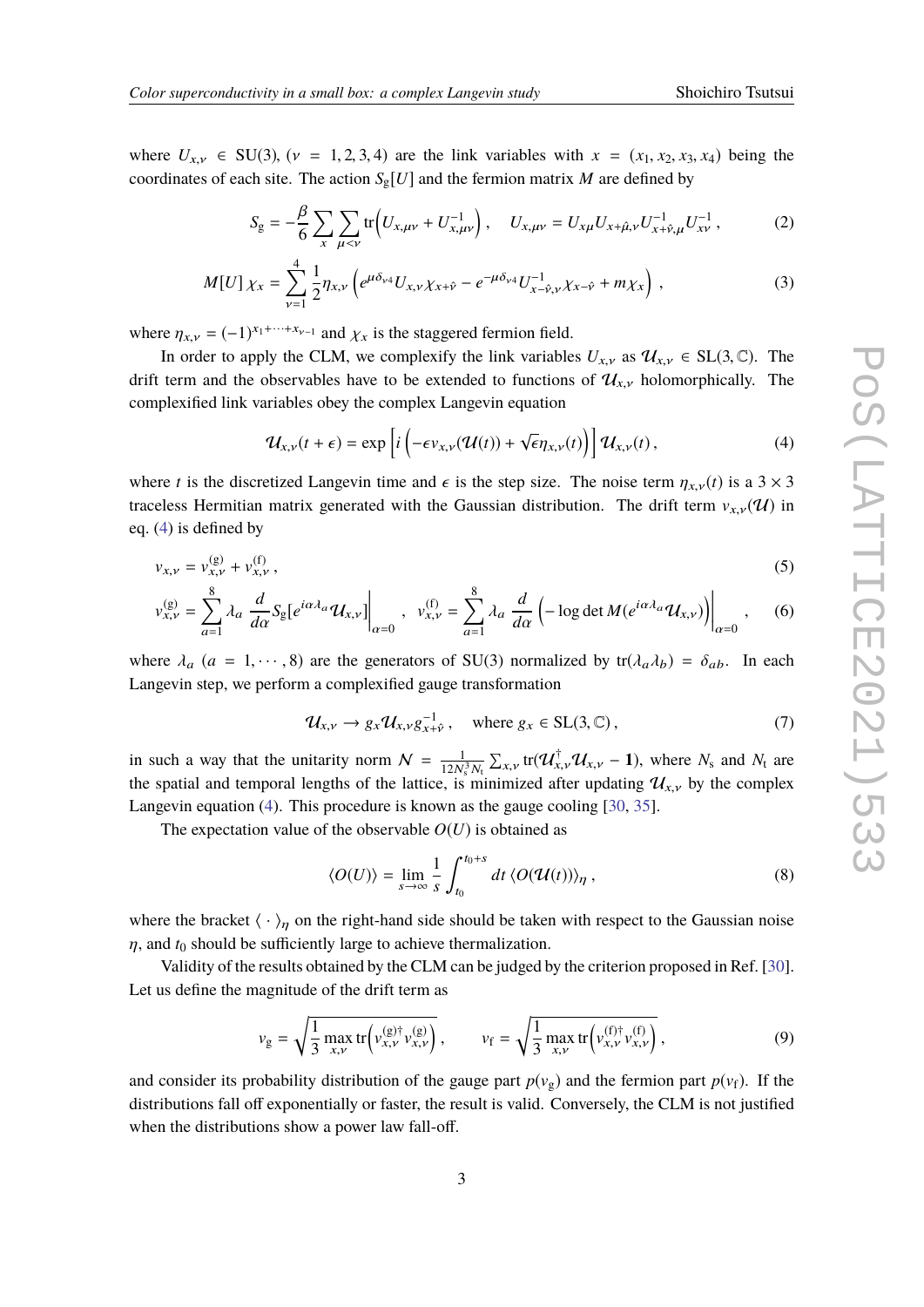In this work, we compute the quark number

$$
N_{\mathbf{q}} = \frac{1}{N_{\mathbf{t}}} \frac{\partial}{\partial \mu} \log Z = \frac{1}{N_{\mathbf{t}}} \left\langle \sum_{x} \frac{\eta_{x,4}}{2} \text{Tr} \left( e^{\mu} M_{x+\hat{4},x}^{-1} U_{x,4} + e^{-\mu} M_{x-\hat{4},x}^{-1} U_{x-\hat{4},4}^{-1} \right) \right\rangle, \tag{10}
$$

and the chiral condensate

$$
\Sigma = \frac{1}{N_s^3 N_t} \frac{\partial}{\partial m} \log Z = \frac{1}{N_s^3 N_t} \left\langle \text{Tr} \, M^{-1} \right\rangle \,. \tag{11}
$$

Another observable we consider is an order parameter of CSC, which we discuss in the next section.

#### <span id="page-3-0"></span>**3. Order parameter of the color superconductivity**

We consider a scalar order parameter of the CSC given in terms of the 4-flavor Dirac field  $\Psi_a(x)$  ( $a = 1, 2, 3$  is a color index) by

$$
O(x) = \varphi_a^{\dagger}(x)\varphi_a(x), \quad \varphi_a(x) = \epsilon_{abc} \text{tr}\left((C\gamma_5)^{-1}\Psi_b^T(x)C\gamma_5\Psi_c(x)\right),\tag{12}
$$

where *C* is the charge conjugation operator. Strictly speaking,  $O(x)$  can be regarded as an order parameter in the chiral limit. Let us recall that the Dirac field  $\Psi_a(x)$  is expressed by the staggered fermion field  $\chi_a(x)$  as

<span id="page-3-1"></span>
$$
\Psi_a(x) = \sum_A (\gamma_1)^{A_1} (\gamma_2)^{A_2} (\gamma_3)^{A_3} (\gamma_4)^{A_4} \chi_a(x+A) \,, \tag{13}
$$

where  $A_\mu = 0$ , 1 and the  $x_\mu$  takes only even integer values. Putting the above relation into eq. [\(12\)](#page-3-1), we obtain

$$
O(x) = \epsilon_{abc}\epsilon_{aef} \sum_{A,B} \bar{\chi}_b(x+A)\bar{\chi}_c(x+A)\chi_e(x+B)\chi_f(x+B) \,. \tag{14}
$$

Below, we restrict ourselves to  $A = B$  when we take the sum over A and B. Summing over x and dropping an overall numerical factor, we define an order parameter by

<span id="page-3-2"></span>
$$
O_{\text{CSC}} \equiv -\sum_{x} \bar{\chi}_a(x) \chi_a(x) \bar{\chi}_b(x) \chi_b(x)
$$
  
= 
$$
-\sum_{x} \left\{ (M^{-1})_{xa,xa}(M^{-1})_{xb,xb} - (M^{-1})_{xa,xb}(M^{-1})_{xb,xa} \right\},
$$
 (15)

which is gauge invariant. Since  $O_{\text{CSC}}$  is not simply given as a trace of some matrix products, we need to generalize the usual noisy estimator as follows. We introduce the U(1) noise  $\xi_x \in \mathbb{C}$ , which has a random angle in the complex plane with the fixed absolute value  $|\xi_x| = 1$ . The U(1) symmetry of the probability distribution leads to

$$
\langle \xi_x^* \xi_y \rangle = \delta_{xy}, \quad \langle \xi_x^* \xi_y^* \xi_z \xi_w \rangle = -\delta_{xy} \delta_{yz} \delta_{zw} + \delta_{xz} \delta_{yw} + \delta_{xw} \delta_{yz} . \tag{16}
$$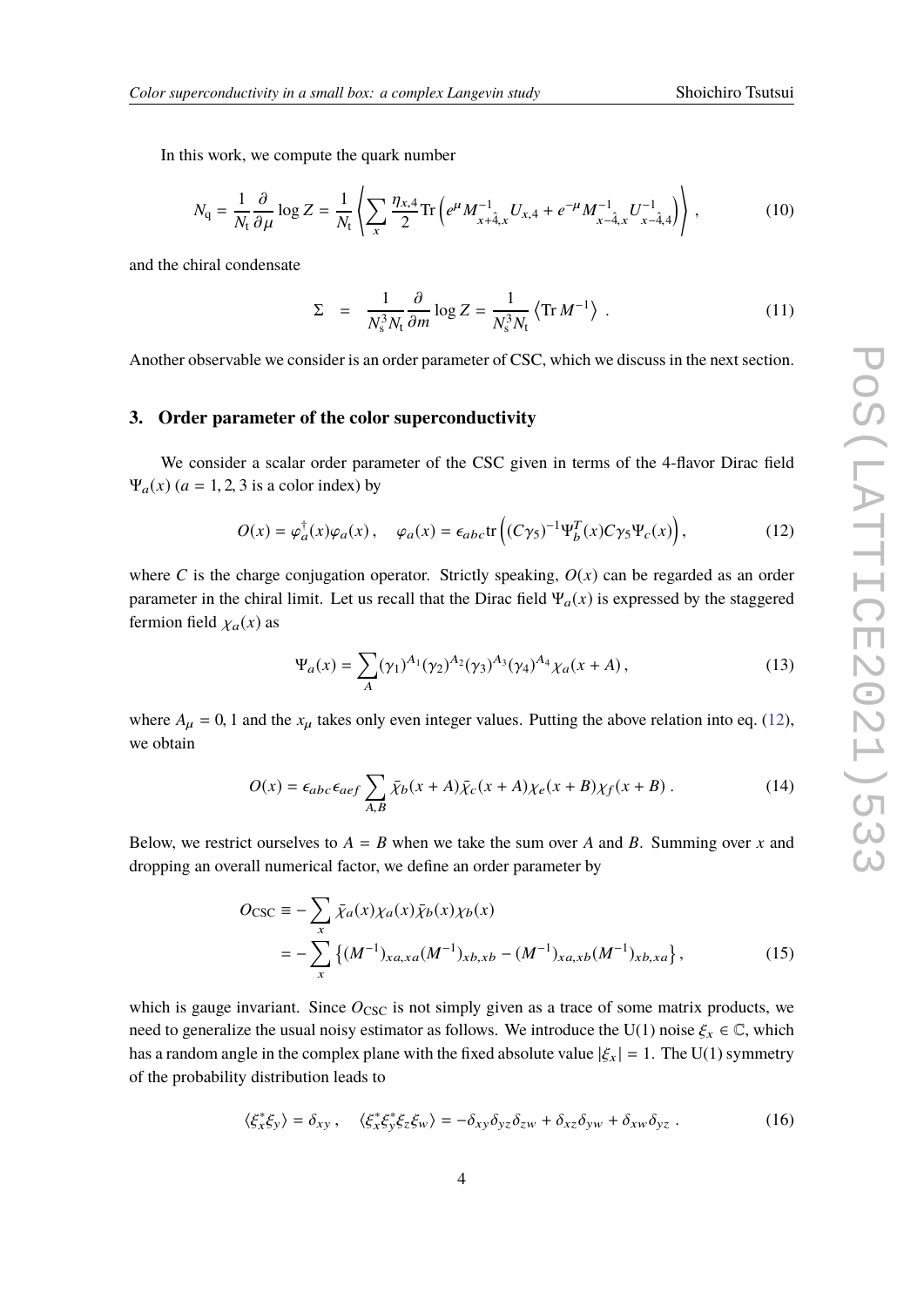Using two U(1) noise vectors  $\xi_x$ ,  $\eta_x$ , the first and second terms in eq. [\(15\)](#page-3-2) can be evaluated as

$$
\sum_{x} (M^{-1})_{xa,xa}(M^{-1})_{xb,xb} = -\xi_{x}^{*} \theta_{a}^{(n)} (M^{-1})_{xa,yb}\xi_{y} \theta_{b}^{(n)} \xi_{z}^{*} \theta_{c}^{(m)} (M^{-1})_{zc,wd}\xi_{w} \theta_{d}^{(m)}
$$

$$
+ \xi_{x}^{*} \theta_{a}^{(n)} (M^{-1})_{xa,yb}\xi_{y} \theta_{b}^{(n)} \eta_{z}^{*} \theta_{c}^{(m)} (M^{-1})_{zc,wd}\eta_{w} \theta_{d}^{(m)}
$$

$$
+ \xi_{x}^{*} \theta_{a}^{(n)} (M^{-1})_{xa,yb}\eta_{y} \theta_{b}^{(n)} \eta_{z}^{*} \theta_{c}^{(m)} (M^{-1})_{zc,wd}\xi_{w} \theta_{d}^{(m)}, \qquad (17)
$$

$$
\sum_{x} (M^{-1})_{xa,xb}(M^{-1})_{xb,xa} = -\xi_{x}^{*} \theta_{a}^{(n)} (M^{-1})_{xa,yb}\xi_{y} \theta_{b}^{(m)} \xi_{z}^{*} \theta_{c}^{(m)} (M^{-1})_{zc,wd}\xi_{w} \theta_{d}^{(n)}
$$

$$
+ \xi_{x}^{*} \theta_{a}^{(n)} (M^{-1})_{xa,yb}\xi_{y} \theta_{b}^{(m)} \eta_{z}^{*} \theta_{c}^{(m)} (M^{-1})_{zc,wd}\eta_{w} \theta_{d}^{(n)}
$$

$$
+ \xi_{x}^{*} \theta_{a}^{(n)} (M^{-1})_{xa,yb}\eta_{y} \theta_{b}^{(m)} \eta_{z}^{*} \theta_{c}^{(m)} (M^{-1})_{zc,wd}\xi_{w} \theta_{d}^{(n)}, \qquad (18)
$$

where  $\theta_a^{(n)} = \delta_{an}(n = 1, 2, 3)$  is a basis vector. This expression enables us to use the standard iterative solver for computation of the  $O_{\text{CSC}}$ .

#### <span id="page-4-0"></span>**4. Results**

In this section, we show our results on an  $8^3 \times 128$  lattice with  $\beta = 20$ ,  $m = 0.01$  and  $\beta = 7.68$  115.2. We salve the samplex Langwin squation by the improved second order  $\mu/T$  = 7.68–115.2. We solve the complex Langevin equation by the improved second order Runge-Kutta algorithm. The Langevin step size is set to  $\epsilon = 1.0 \times 10^{-5}$  initially, and changed adaptively when the drift term exceeds a threshold [\[36\]](#page-8-12). We use 6500–20000 configurations after thermalization. For each parameter set, we judge the validity of the CLM by the probability distribution of the drift term, and confirm that all the results presented below are reliable. A set of typical distributions obtained at  $\mu/T = 84.48$  is shown in Fig. [1.](#page-4-1) Indeed, these distributions fall off exponentially.

<span id="page-4-1"></span>

**Figure 1:** The probability distribution of the drift term at  $\mu/T = 84.48$ . The fermion and gauge parts are plotted by solid and dotted lines, respectively.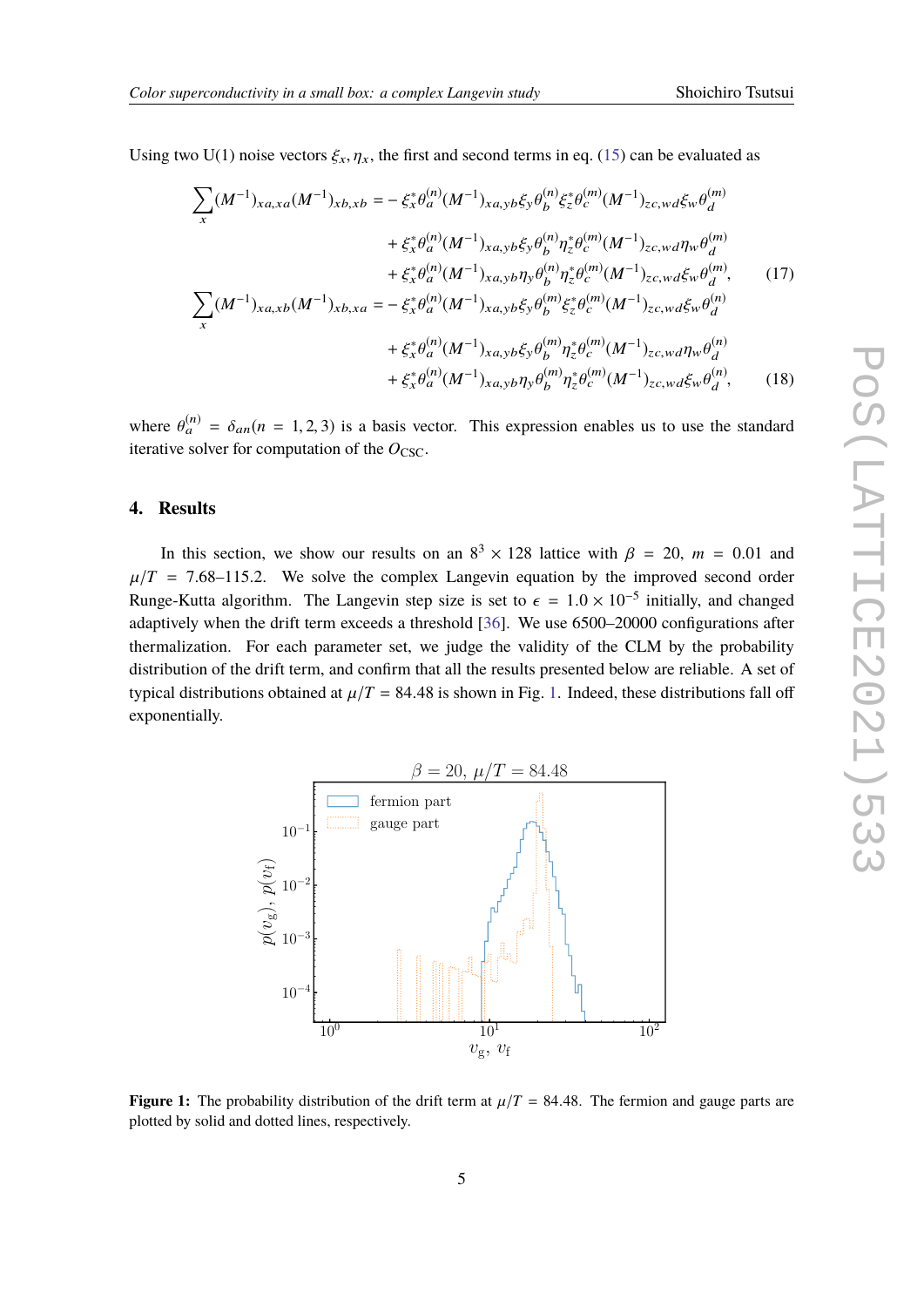In Fig. [2,](#page-5-0) we show the  $\mu/T$ -dependence of the quark number. The solid line corresponds to that in the free quark limit. Vertical dotted lines at  $\mu/T = 1.28, 84.48$  and 112.64 represent the peak positions of the critical value of  $\beta$  at which the phase transition between CSC and the normal phase occurs predicted by the lattice perturbation theory. Our CLM results almost agree with the free quark limit, which is given by

$$
N_{\mathbf{q}} = 24 \sum_{\mathbf{p}} \left( \frac{1}{e^{(E(\mathbf{p}) - \mu)/T}} - \frac{1}{e^{(E(\mathbf{p}) + \mu)/T}} \right), \quad E(\mathbf{p}) = \sinh^{-1} \sqrt{\sum_{i=1}^{3} \sin^2(p_i) + m^2}, \quad (19)
$$

<span id="page-5-0"></span>with  $p_i = \frac{2n_i\pi}{N_s}$  $\left(-\frac{N_s}{4} \le n_i < \frac{N_s}{4}\right)$ . The quark number has a stepwise structure due to the finite volume effect as we reported in the complex Langevin study on  $8^3 \times 16$  and  $16^3 \times 32$  lattices [\[18\]](#page-8-0). The height of each plateau is determined by the degeneracy of the energy level of quarks, and it is 24 for the first one and 168 for the second one.



**Figure 2:** Quark number is shown as a function of  $\mu/T$ . The solid line indicates the free quark limit. The vertical dotted lines show the peak positions of the critical  $\beta$  in the lattice perturbation theory.

In Fig. [3,](#page-6-1) we show the real part of the order parameter of the color superconductivity. We use 20 noise vectors to estimate  $O_{\text{CSC}}$ . The vertical lines are the same as in Fig. [2.](#page-5-0) As shown in this figure, the order parameter fluctuates violently around the peak position of the critical  $\beta$ , where the Fermi surface crosses the energy levels of quarks. It may reflect appearance of CSC on the lattice, though further study is needed for confirmation.

Finally, we show the  $\mu/T$ -dependence of the chiral condensate in Fig. [4.](#page-6-2) We use 20 noise vectors to estimate the chiral condensate. The plateau behavior appears at  $12.8 < \mu/T < 76.8$  and  $86.9 < \mu/T < 102.4$ . These regions correspond to the states in which quarks occupy the lowest and the second lowest energy levels, respectively. Compared with the previous complex Langevin study on  $8^3 \times 16$  $8^3 \times 16$  $8^3 \times 16$  and  $16^3 \times 32$  lattices [\[18\]](#page-8-0)<sup>1</sup>, the current study covers the higher density region, which enables us to observe the chiral symmetry restoration as the density of quarks increases.

<span id="page-5-1"></span><sup>1</sup>Similar behavior is observed in two-color QCD using two-flavor Wilson fermions [\[37\]](#page-8-13).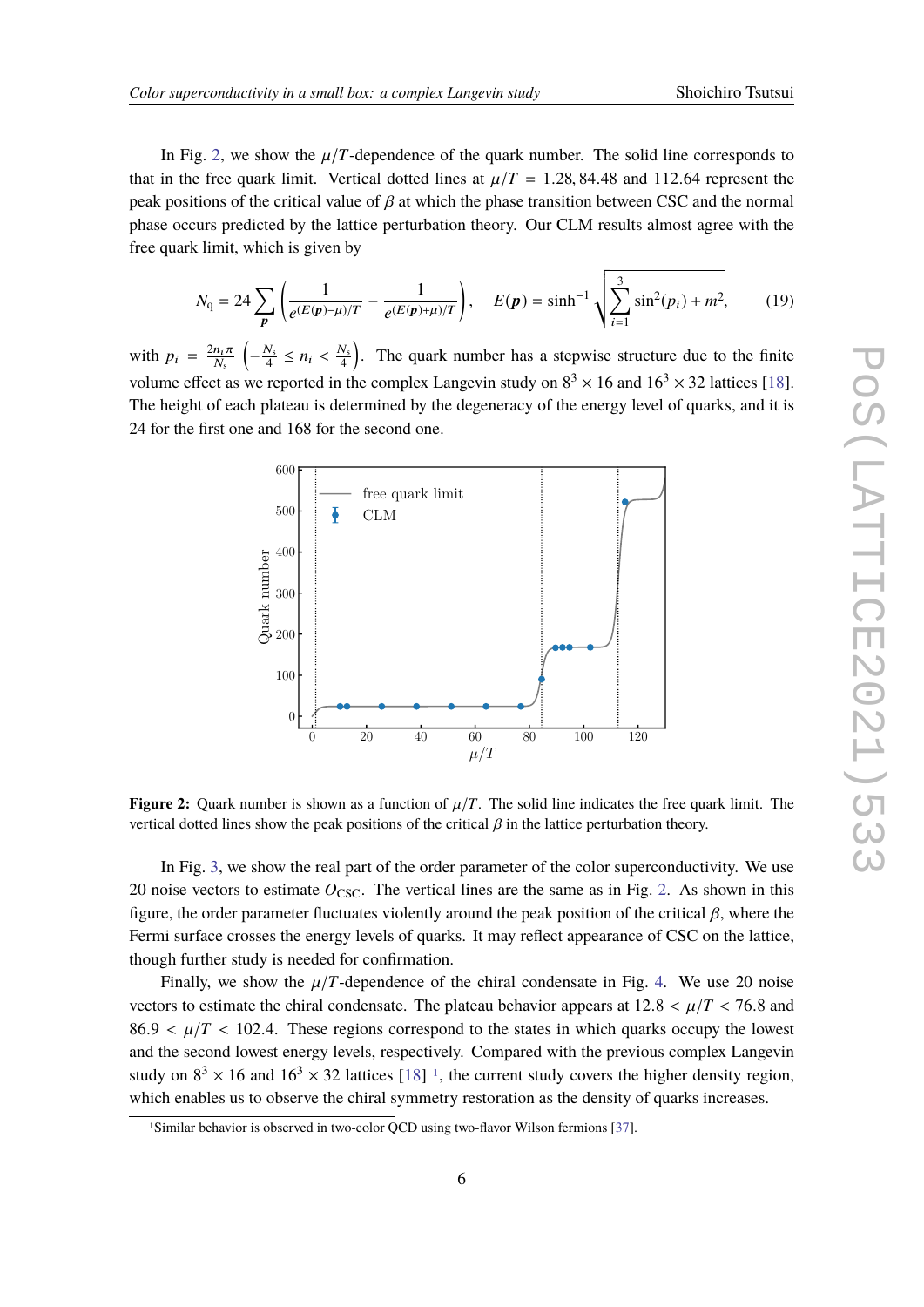<span id="page-6-1"></span>

<span id="page-6-2"></span>**Figure 3:** The order parameter of the color superconductivity as a function of  $\mu/T$ . The vertical lines are the same as those in Fig. [2.](#page-5-0)



**Figure 4:** The chiral condensate as a function of  $\mu/T$ . The vertical lines are the same as those in Fig. [2.](#page-5-0)

# <span id="page-6-0"></span>**5. Summary**

We have performed complex Langevin simulation on an  $8^3 \times 128$  lattice at  $\beta = 20$  using an's place with ordinary found for the constant of the CSC phase mediated in Wilson's plaquette action and four-flavor staggered fermions to explore the CSC phase predicted in the lattice perturbation theory. We have examined the validity of the CLM for  $\mu/T = 7.68 - 115.2$ , and confirmed that the probability distribution of the drift term shows exponential fall off at every simulation point. We have found that the quark number has clear stepwise structure as a function of the chemical potential indicating that not only quarks with zero momentum but also quarks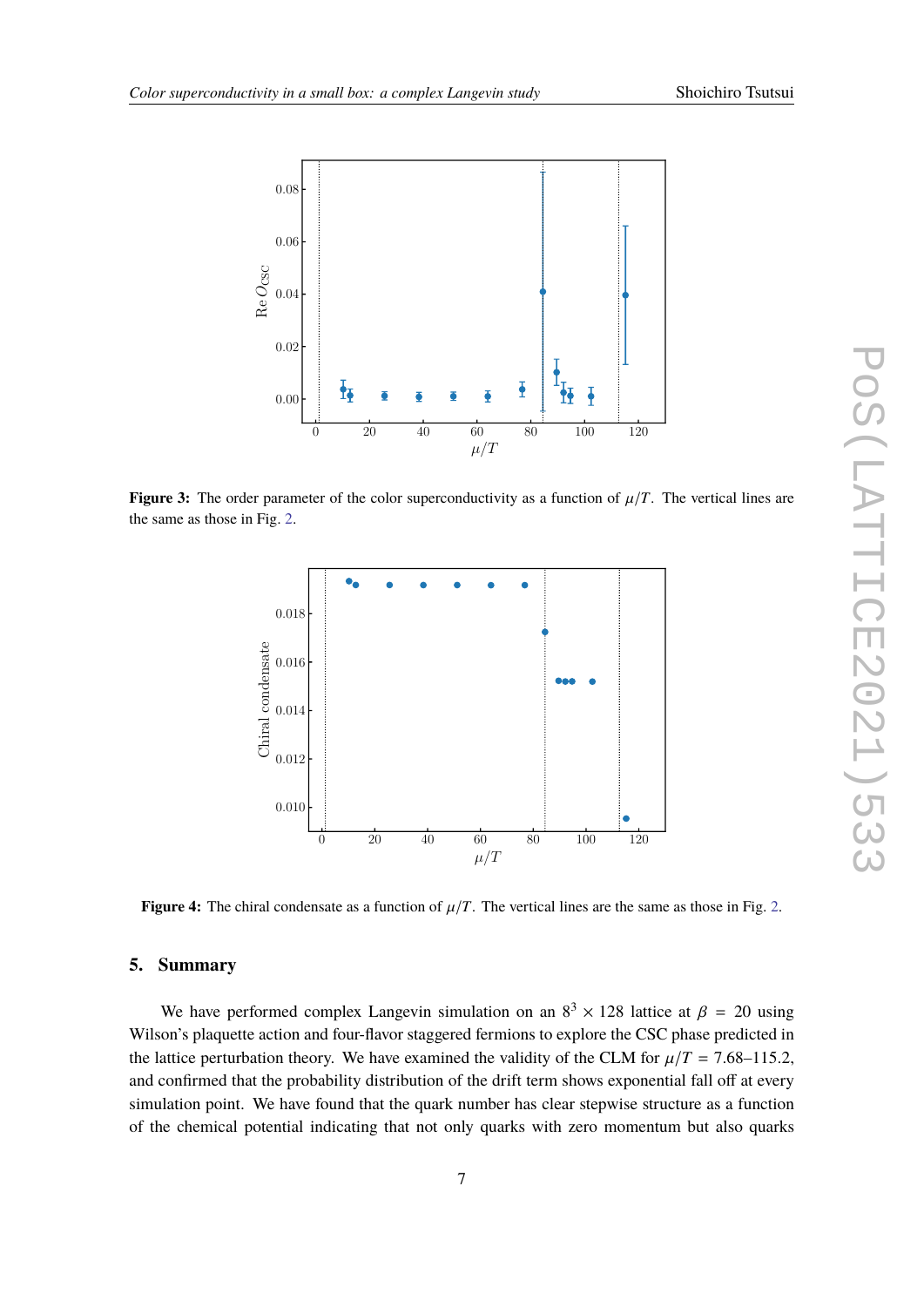with nonzero momenta with one of the components being  $2\pi/N_s$  are created. Since the lattice perturbation theory suggests that Cooper pairs are easy to form for the chemical potential at which the quark number jumps, we have attempted to see this behavior by calculating the order parameter of CSC by using the U(1) noise on a lattice. Our numerical results show that the order parameter fluctuates violently at such values of the chemical potential. In order to obtain clear signals of CSC, simulations on a larger lattice are definitely needed. A study on a  $16<sup>3</sup> \times 256$  lattice is ongoing. Another important direction is to search for the CSC phase in 2+1 flavor QCD. As a first step toward this end, the validity of the CLM using the 2+1 flavor Wilson fermions is discussed in Ref. [\[38\]](#page-8-14).

Finally, we have also studied the finite density effects to the chiral condensate, and found that the chiral symmetry restores in part as the quark density increases.

#### **Acknowledgements**

S.T. was supported by the RIKEN Special Postdoctoral Researchers Program. T.Y. was supported by the RIKEN Special Postdoctoral Researchers Program. Y.N. was supported by JSPS KAKENHI Grant Number JP21K03553. J. N. was supported in part by JSPS KAKENHI Grant Number JP16H03988. Numerical computation was carried out on the Oakbridge-CX provided by the Information Technology Center at the University of Tokyo through the HPCI System Research project (Project ID: hp200079, hp210078) and the Yukawa Institute Computer Facility.

## **References**

- <span id="page-7-0"></span>[1] B. C. Barrois, Nuclear Physics B **129**, 390 (1977).
- [2] S. C. Frautschi, *Asymptotic Freedom and Color Superconductivity in Dense Quark Matter* (Springer US, Boston, MA, 1980), pp. 19–27.
- [3] D. Bailin and A. Love, Nuclear Physics B **190**, 175 (1981).
- <span id="page-7-1"></span>[4] K. Rajagopal and F. Wilczek, *The Condensed matter physics of QCD* (World Scientific, 2000), pp. 2061–2151.
- <span id="page-7-2"></span>[5] J. R. Klauder, Phys. Rev. **A29**, 2036 (1984).
- <span id="page-7-3"></span>[6] G. Parisi, Phys. Lett. **131B**, 393 (1983).
- <span id="page-7-4"></span>[7] D. Sexty, Phys. Lett. **B729**, 108 (2014).
- [8] G. Aarts, E. Seiler, D. Sexty, and I.-O. Stamatescu, Phys. Rev. **D90**, 114505 (2014).
- [9] Z. Fodor, S. Katz, D. Sexty, and C. Torok, Phys. Rev. D **92**, 094516 (2015).
- [10] K. Nagata, J. Nishimura, and S. Shimasaki, Phys. Rev. **D98**, 114513 (2018).
- [11] Y. Ito *et al.*, PoS **LATTICE2018**, 146 (2018).
- [12] S. Tsutsui *et al.*, PoS **LATTICE2018**, 144 (2018).